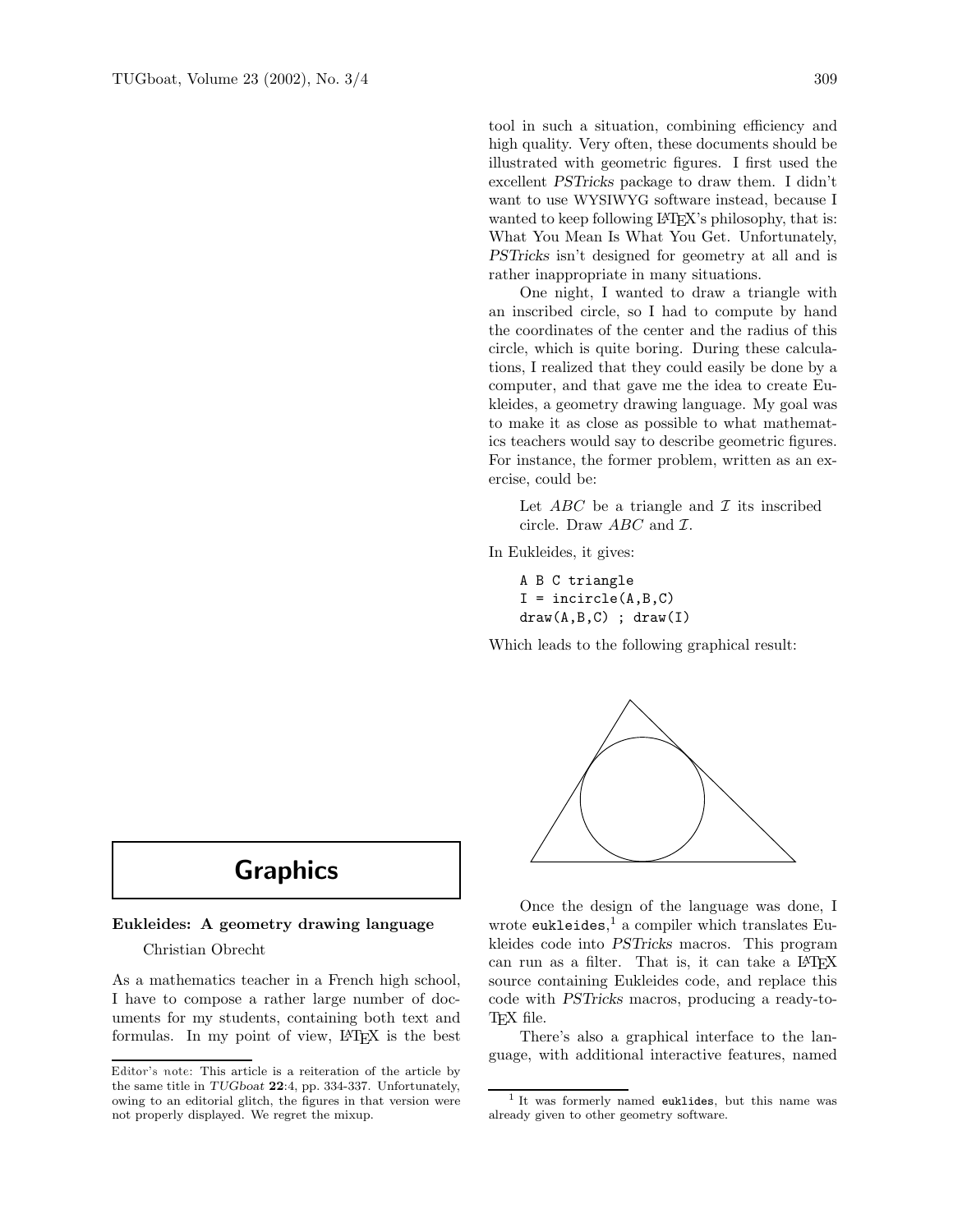xeukleides. It was first meant for classroom presentations, but it can also be seen as a tool to compose and tune some Eukleides code for later inclusion in a IATFX source.

Both programs are released under the GNU Public License. They were developed on a GNU/ Linux system, and were ported to several operating systems: NetBSD, FreeBSD, Mac OS X, MS Windows. Their source code is available from  $CTAN<sup>2</sup>$  or the Eukleides home page<sup>3</sup> (which also offers  $GNU/$ Linux and Win32 executables).

# Around Morley's triangle

As a first introduction to the Eukleides language, we'll study the source code which gives the following figure. It illustrates Morley's theorem: The points of intersection of the adjacent trisectors of the angles of any triangle are the vertices of an equilateral triangle.



Here is the corresponding  $\text{code}^4$ .

```
1 A B C triangle
 2 a = angle(B, A, C)3 \quad b = angle(C, B, A)4 c = angle(A, C, B)5 ab = angle(vector(A, B))
6 bc = angle(vector(B, C))
 7 ca = angle(vector(C, A))
8 11 = line(A, (ab + a/3)):
9 12 = line(A, (ab + 2*a/3)):
10 13 = line(B, (bc + b/3)):
11 14 = line(B, (bc + 2*b/3))12 15 = line(C, (ca + c/3)):
13 16 = line(C, (ca + 2*c/3):)
14 D = intersection(11,14)
15 E = intersection(13,16)
```
 $^2$  In /tex-archive/support/eukleides/.

- $16$  F = intersection(12,15) 17 color(lightgray) 18 draw(l1) ; draw(l2) 19 draw(l3) ; draw(l4) 20 draw(l5) ; draw(l6) 21 color(black)
- $22$  draw(A,B,C) ; draw(D,E,F)

In Eukleides source code, a line can contain several commands (in that case, they have to be separated by semicolons). Commands are of two kinds: variable assignments and graphical commands. Among variable assignments are single assignments (see lines 2–16) and multiple assignments (line 1). A variable can store a wide variety of objects used in elementary geometry: numbers, vectors, points, lines, segments, circles, conics.

Multiple assignments are used for definitions of polygons and for some intersection determinations. The statement in line 1 defines an optimal scalene triangle such that segment  $AB$  is horizontal and 6 cm long. All these characteristics can be modified by adding some optional parameters to the keyword 'triangle'. For instance 'A B C triangle(4,5,6)' would define a triangle ABC such that  $AB = 4$  cm,  $BC = 5$  cm and  $AC = 6$  cm.

If the desired triangle has to be of a specific kind, the simplest way is to replace 'triangle' with 'right', 'isosceles' or 'equilateral'. For instance  $A \text{ B } C$  right $(5,30:,10:)$  would define a triangle  $ABC$  with an angle of 30 $\degree$  in A, a right angle in  $B$  and such that segment  $AB$  measures  $5 \text{ cm}$ and makes an angle of 10◦ with the horizontal direction. The colon character is used to distinguish angular parameters from others (like lengths).

On lines 2–7, one can see two possible usages of the function 'angle'. In the first case (lines 2–4), it simply gives the measures of the angles in triangle  $ABC$ . In the second case (lines 5–7), it gives the argument of some vectors. As with many functions in Eukleides, 'angle' can handle several kinds of arguments.

On lines 8–13 are the definitions of the trisectors of the triangle ABC. Since trisectors (unlike bisectors) aren't very common objects, there's no built-in function to define them. The function 'line' is used instead. Here, the second argument is the angle that the line makes with the horizontal direction. This is not the only way to define a line: the second argument could have been a point or a vector.

Graphical commands are of two kinds: setting commands (see lines 17 and 21) and drawing commands (see lines 18–20 and 22). To draw an object,

<sup>3</sup> At http://perso.wanadoo.fr/obrecht/.

<sup>4</sup> The numbers at the beginning of each line are not part of it.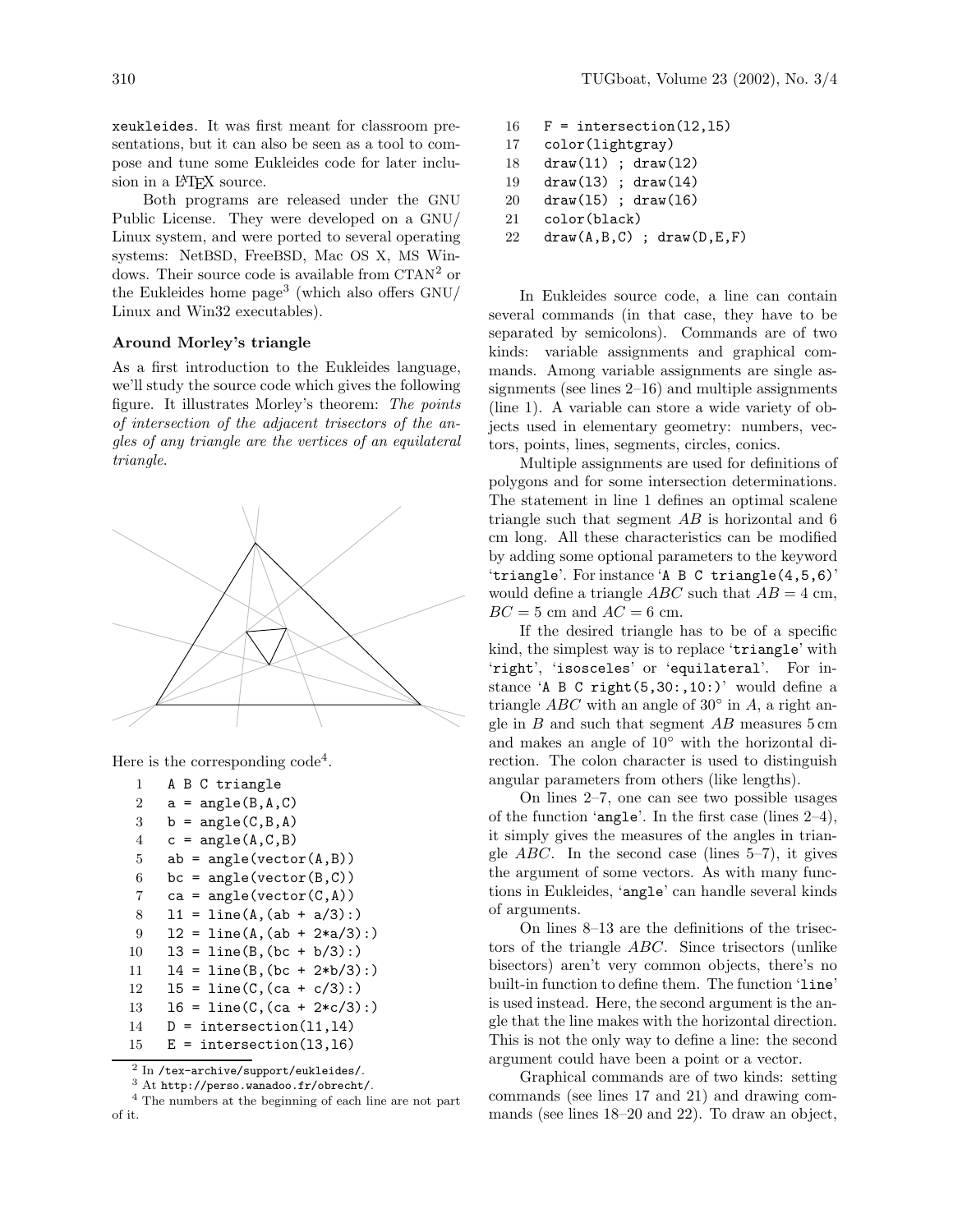one simply has to use the function 'draw'. This function can take additional arguments in order to modify the aspect of the drawn object (such as 'dotted' or 'dashed' for lines). On line 22, the arguments of 'draw' are a list of points: it's the way to draw polygons. Since polygons are not considered as specific objects in Eukleides, there's no need to declare DEF as a triangle before drawing it.

#### More graphical commands

Usually, a geometric figure doesn't contain only straight and curved lines, but also letters and some conventional marks (used to make some properties obvious). Below is a classical example of such a figure representing a parallelogram.



Here is the corresponding code.

- 1 A B C D parallelogram(5,4,105:)
- $2 \quad 0 = \text{barycenter}(A, B, C, D)$
- 3 frame(-2,-1,6,4.5)
- $4 \quad \text{draw}(A, B, C, D)$ ; draw $(0)$
- 5 draw("\$A\$",A,-130:)
- 6 draw("\$B\$",B,-30:)
- 7 draw("\$C\$",C,50:)
- 8 draw("\$D\$",D,130:)
- 9 draw(segment(A,C),dotted)
- 10 draw(segment(B,D),dotted)
- 11 mark(segment(A,O))
- 12 mark(segment(O,C))
- 13 mark(segment(B,O),cross)
- 14 mark(segment(O,D),cross)
- 15 mark(B,A,D)

```
16 mark(D,C,B)
```
17 mark(C,B,A,double)

```
18 mark(A,D,C,double)
```
Since this figure is rather simple (from a geometrical point of view) only two assignments are needed. On line 1 is a multiple assignment which defines a parallelogram  $ABCD$  such that  $AB = 5$  cm,  $AD = 4$  cm and  $\widehat{BAD} = 105^\circ$ . On line 2, a single

assignment defines  $O$  as the center of parallelogram ABCD.

Even though Eukleides is designed in order to use as few coordinates as possible, the internal representation of the geometrical objects is based on them. By default, figures are drawn in a frame such that the lower left corner has coordinates  $(-2, -2)$ and the upper right corner  $(8; 6)$ . The function 'frame' enables one to change these settings.

As one can see on line 4, the function 'draw' is useful to represent single points (the default shape is a dot, but it can also be a square or a cross). This function can also be used to give names to points,  $5$  as in lines 5–8. Here, the first argument is a string, the second a point and the third an angular argument specifying the position of the label. This string can contain T<sub>E</sub>X code<sup>6</sup> such as mathematical formulas.

On lines 11–18 are the marking commands. It is possible to mark, in various ways, either segments (lines  $11-14$ ) or angles (lines  $15-18$ ).

# A classical locus problem

In some situations, a computer screen can be very useful to teach geometry. For instance, a locus problem becomes much easier if one can see several states of the figure. The program xeukleides has been developed for this. At startup, it appears as a text editor. If you type the lines below:

- 1 x interactive(2,.1,0,6,"A",right)
- 2 A M I equilateral(x)
- 3 M B J equilateral(6-x)
- 4 color(lightgray)
- 5 draw(segment(I,J))
- 6 color(black)
- 7 draw(A,M,I) ; draw(M,B,J)
- 8 draw(barycenter(I,J))

and press the escape key, the text area will be replaced by a graphical area containing the following figure:



<sup>5</sup> Or to put any kind of text in a specific place.

<sup>6</sup> This code will only be interpreted if you run eukleides and latex. With xeukleides it is displayed verbatim.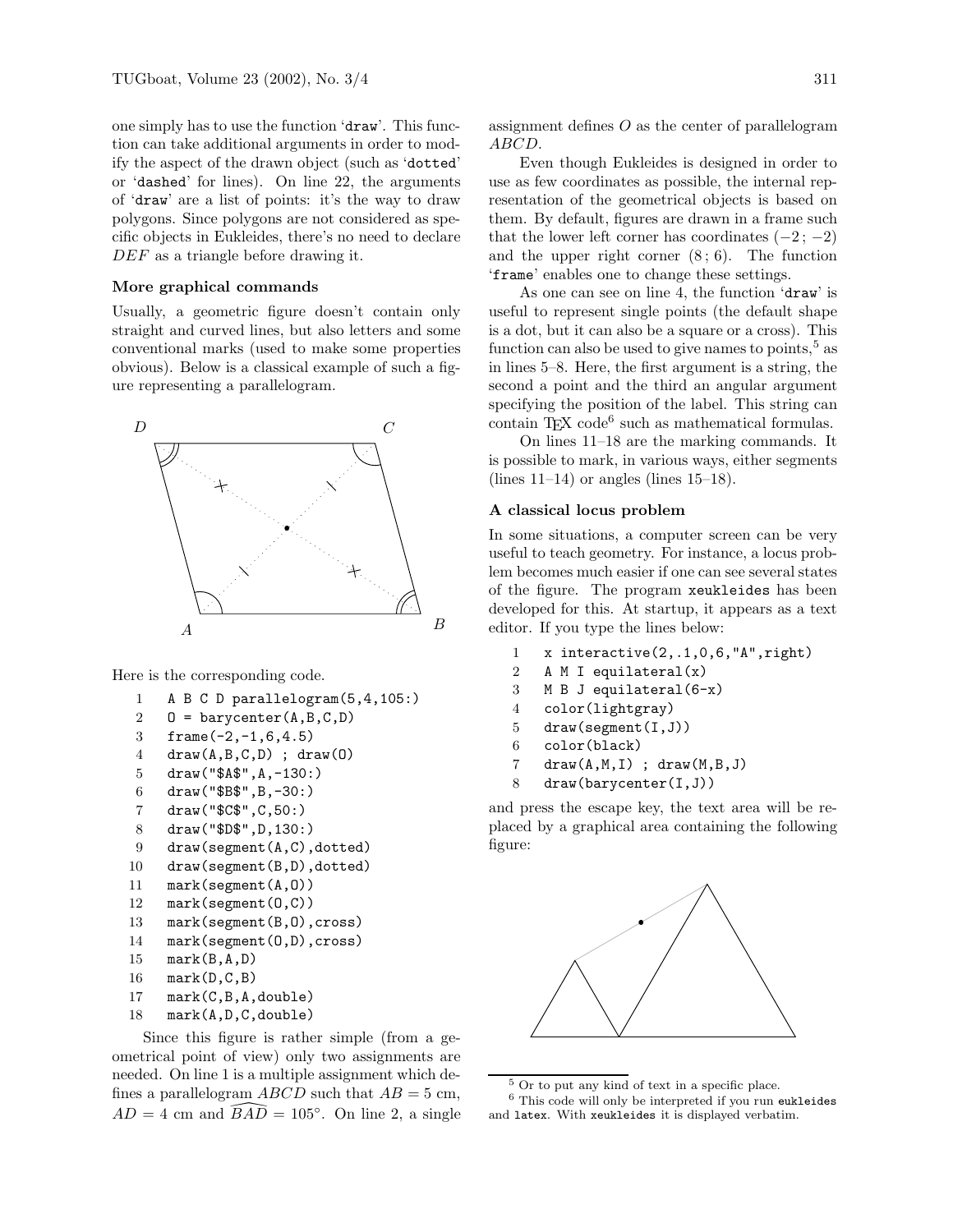If you now press the right arrow key, you'll see the left triangle becoming bigger and the right one smaller. Pressing the left arrow key performs the opposite transformation. Pressing the escape key again switches back to the text editor.

On line 1 of the source code is an interactive assignment: it allows to modify the value of the numerical variable  $x$  (and consequently the figure) by pressing the arrow keys. The first argument is the initial value of  $x$ , the second the increment which is added to (subtracted from)  $x$  every time the right (left) arrow key is pressed. The third and fourth are the optional lower and upper bound. The fifth argument has to be a string containing a single letter. It indicates the key that has to be pressed before modifying the variable.<sup>7</sup> This is useful when more than two variables have to be bound to the keyboard. The sixth argument is either 'right' or 'up'. It indicates which pair of arrow keys (right/left or up/down) is bound to the variable.

In an interactive assignment, the initial value can be modified while viewing. If you press the F1 key, the program replaces the original initial value in the source code by the last value of the variable and switches back to the text editor.

The first multiple assignment on line 2 defines an equilateral triangle AMI such that segment AM is horizontal and  $x$  cm long. The second assignment defines an equilateral triangle MBJ such that segment  $MB$  is horizontal and  $6-x$  cm long. A specific feature of polygonal assignments is used here: if the first variable is already in use (and contains a point) its content remains the same (if not, the variable is set to the origin). This implies that segment AB has a constant length of  $6 \text{ cm}$  and that  $M$  belongs to AB.

### Drawing curves

In elementary geometry, the most usual curves are conics. Eukleides provides a large number of function to define and handle these objects. For less common curves, there's the 'trace' command. For instance, the figure below illustrates the geometrical definition of a cubic curve known as the Witch of Agnesi.



This curve is obtained by drawing a line from the origin through the dashed circle, then picking the point with the  $x$  coordinate of the intersection whith the dashed line and the y coordinate of the intersection with the circle. Here is the corresponding code:

| 1              | $frame(-4, -1, 4, 3)$                     |
|----------------|-------------------------------------------|
| $\overline{2}$ | $0 = point(0,0)$                          |
| 3              | $c = circle(point(0,1), 1)$               |
| $\overline{4}$ | $1 = line(point(0, 2), 0:)$               |
| $5^{\circ}$    | $trace(t, .1, 179.9)$ {                   |
| 6              | $L = line(0, t: )$                        |
| $\,7$          | $0 \text{ M}$ intersection(L,c)           |
| 8              | $P =$ intersection(L,1)                   |
| 9              | point(abscissa(P), ordinate(M))}          |
| 10             | $t = 50$                                  |
| 11             | $L = line(0, t: )$                        |
| 12             | $0$ M intersection(L,c)                   |
| 13             | $P =$ intersection(L,1)                   |
| 14             | $N = point(abscissa(P), ordinate(M))$     |
| 15             | draw(0)                                   |
| 16             | style(dotted)                             |
| 17             | draw(segment(M,N))                        |
| 18             | draw(segment(P, N))                       |
| 19             | draw(L)                                   |
| 20             | thickness(.5); style(dashed)              |
| $\sim$ $-$     | $\sim$ $\sim$ $\sim$ $\sim$ $\sim$ $\sim$ |

21 draw(c) ; draw(1)

On lines 2–4 we create the objects which are needed to define the curve. Lines 5–9 are related to the 'trace' command. They are based on the geometrical definition above. Line 5 tells variable t to scan the numbers between<sup>8</sup> 0.1 and 179.9. A line-circle intersection can lead to two points, hence in Eukleides a multiple assignment (like the one at line 7) is used to obtain these points. Since lines are implicitly directed, in the present case the first assigned point will always be  $O$  and the second, the wanted point. The last line (line 9) contains a point

<sup>&</sup>lt;sup>7</sup> Since the program starts viewing in state "A", there's no need here to press this key.

<sup>8</sup> These bounds are chosen in order to avoid 0 and 180, which are invalid and may cause spurious lines to appear.